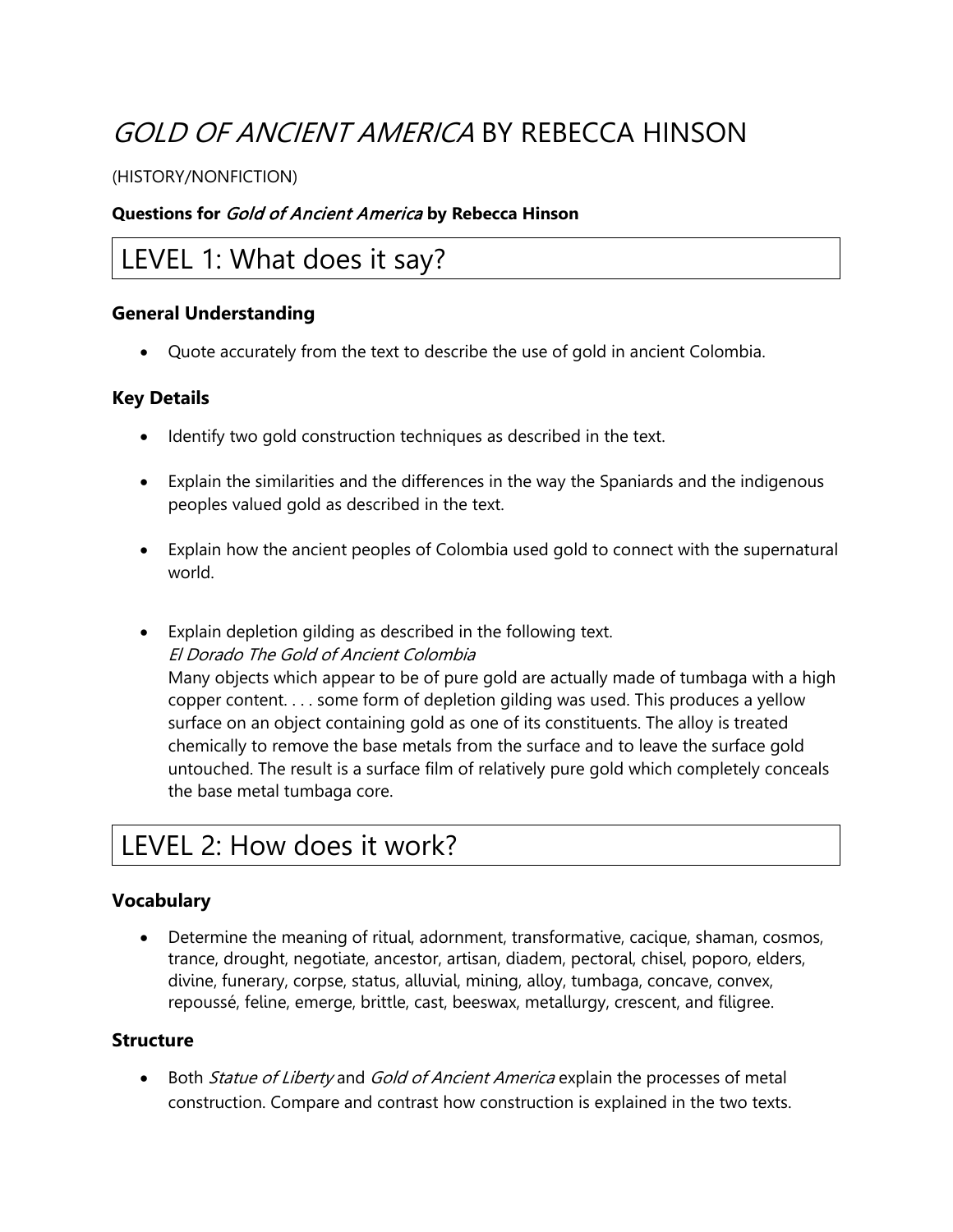# **Author's Craft**

• Analyze *Gold of Ancient America* and the following excerpts, noting important similarities and differences in the points of view they represent.

### Beyond El Dorado power and gold in ancient Colombia

Early Spanish explorers of this region brought back to Europe fabulous tales of gold, encapsulated in the story of El Dorado, 'the golden one.' From the 1530s the region attracted many treasure seekers; in their eagerness to obtain gold they paid scant attention to the objects into which it was fashioned. The had no interest in how or why such items were crafted, or in the archaeological contexts in which they were found; treasure seekers looted burial mounds and often melted down the gold items that they found. Beyond El Dorado explores the story of ancient Colombia – a series of remarkable societies whose skills and beliefs are still now only partially understood. The knowledge that we have accrued about these societies and the objects they made comes from four main sources; the writings and drawings made by early Spanish chroniclers; more recent archaeological research; analogies made with indigenous Colombian societies today; and studies of the material properties of the objects themselves, now located in museums such as the Museo del Oro in Bogatá.

### The Art of Gold The Legacy of Pre-Hispanic Colombia

The astonishment and curiosity that the Spaniards' armour, lances and silver Christ figures produced in the sixteenth century inhabitants of America was in sharp contrast to the European fascination at the sight of men and women who glistened in the tropical sun, decked from head to foot in gold, feathers and multi-coloured beads. This was a confrontation between two different concepts of the world, two systems of thought, two ways of life. The prehispanic societies that the Europeans found in the territory currently known as Colombia created their own symbolic, iconographic and visual universe, which was represented masterfully in objects made by their goldsmiths.

### [https://www.youtube.com/watch?v=BIYpB2Vilew&fbclid=IwAR06pNTq3g17](https://www.youtube.com/watch?v=BIYpB2Vilew&fbclid=IwAR06pNTq3g17-xOHhvBImN1sJgu8SpkxuMpbo_JY09QrJGaoj5ATonppu58) [xOHhvBImN1sJgu8SpkxuMpbo\\_JY09QrJGaoj5ATonppu58](https://www.youtube.com/watch?v=BIYpB2Vilew&fbclid=IwAR06pNTq3g17-xOHhvBImN1sJgu8SpkxuMpbo_JY09QrJGaoj5ATonppu58)

# LEVEL 3: What does it mean?

### **Author's Purpose**

• What particular evidence supports the author's assertion that gold objects created by ancient societies of Colombia have glorious complexity of design and meaning?

### **Intertextual Connections**